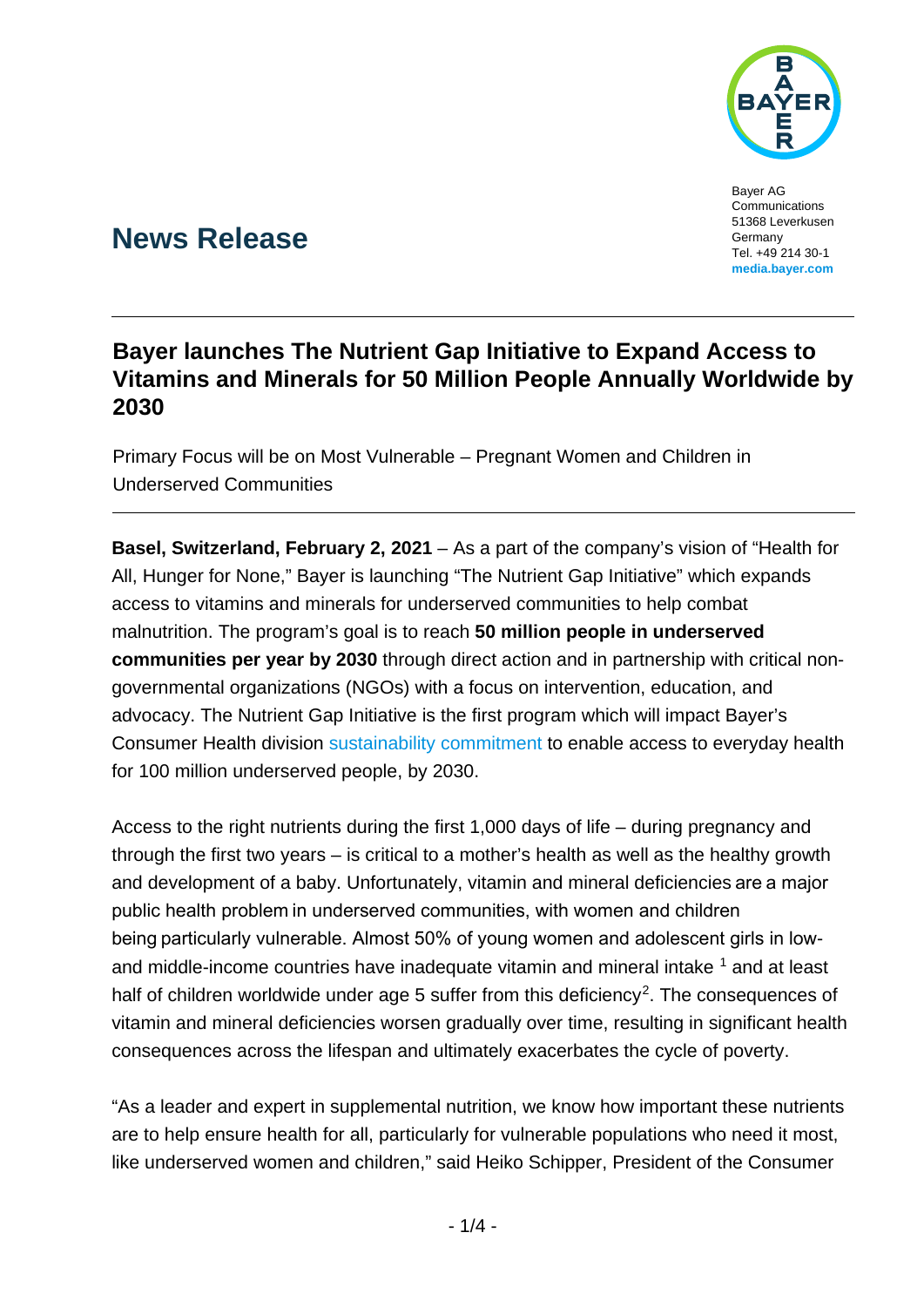Health Division of Bayer AG and Member of the Board of Management. "Having a healthy baby is a concern for every parent and parent-to-be everywhere around the world and through The Nutrient Gap Initiative, we plan on creating programs that will help give babies the best start in life today and for generations to come."

The company's work will begin with a focus on pregnant women and babies, given they are among the most vulnerable and need even more support due to the impact of COVID-19. Preventing vitamin and mineral deficiencies early in pregnancy can help mitigate poor pregnancy outcomes, such as stunted growth and impaired neurological development, which lead to long-term health and economic consequences for individuals and societies. As the global leader in prenatal supplements, Bayer is committed to helping all parents and parents-to-be have a happy and healthy baby and is working with several partners to bring prenatal interventions to underserved communities:

#### **Intervention**

- Reaching up to **4 million underserved pregnant women and their babies annually** with a daily Multiple Micronutrient Supplementation (MMS) intervention in partnership with global non-governmental organization [Vitamin Angels](https://www.vitaminangels.org/supporter/bayer) and its partners. MMS is a formulation of essential vitamins and minerals that women need to help ensure their health, a healthy pregnancy, and a healthy baby. Programs will be implemented to ensure high adherence and acceptance by the population, and to encourage the inclusion of this prenatal intervention into regular local antenatal health services to help impact the first 1,000 days of life (during pregnancy and through the first two years). Interventions will begin in Indonesia, Mexico, the United States and Vietnam and will roll-out to other countries in subsequent years.
- This partnership is in addition to the work Bayer is already doing to make vitamins and minerals more affordable and accessible around the world.

#### **Education**

• Developing a **nutrition education curriculum** with Vitamin Angels and other partners to empower healthcare professionals and pregnant women in underserved communities. This program will effectively introduce and scale MMS for pregnant women.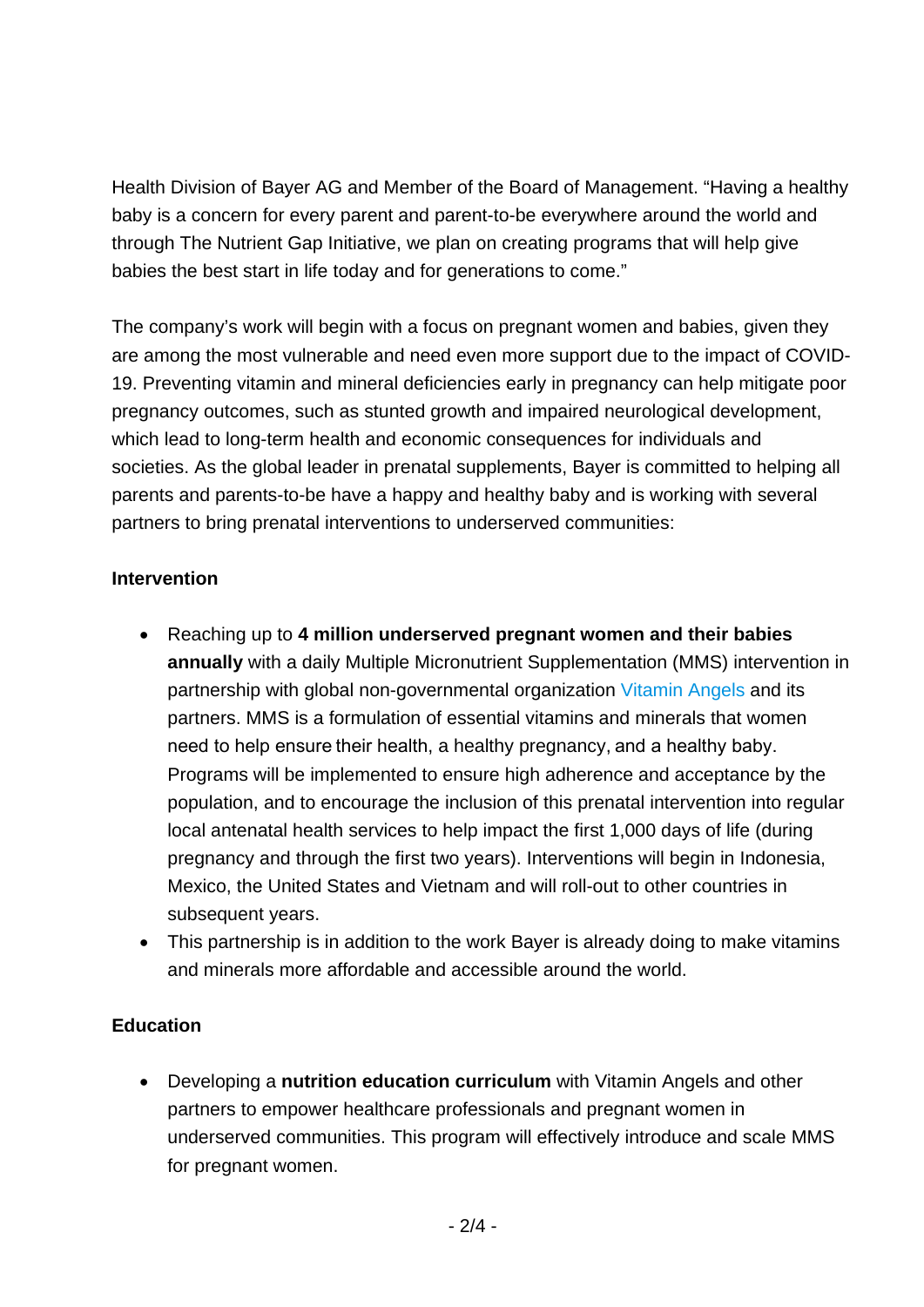- Our leading prenatal brand **Elevit™**, which is committed to helping more babies have a healthy start in life, has created ["Every Beginning,](https://www.elevit.com.au/everybeginning)" an initiative to build global awareness for prenatal nutrition deficiency and helping parents and parentsto-be connect through universal experiences and gain access to vital nutrients.
- Advancing support for women and girls **in driving their own healthcare in partnership with the [White Ribbon Alliance](https://www.whiteribbonalliance.org/partners/)**. In Indonesia, programming will focus on health education focused on maternal anemia; in the United States, programming will focus on helping pregnant women and new moms confidently navigate the healthcare system, self-care practices and maternal nutrition.

#### **Advocacy**

• Partnering with leading NGOs across sectors to launch a **cross-industry collaboration to support the global movement around maternal health**. The goal is to drive collective action and scale access of MMS. Currently, only 70% of low- and middle-income communities have access to iron-folic acid (IFA) during pregnancy[3,](#page-3-2) which is no longer considered sufficient, based on recent World Health Organization guidelines. Through this work, Bayer will aim to help close this gap.

The Nutrient Gap Initiative begins immediately and will be focused on communities that need access to life-changing vitamins and minerals most, in keeping with our vision, "Health for all, Hunger for none."

#### **About Bayer**

Bayer is a global enterprise with core competencies in the life science fields of health care and nutrition. Its products and services are designed to benefit people by supporting efforts to overcome the major challenges presented by a growing and aging global population. At the same time, the Group aims to increase its earning power and create value through innovation and growth. Bayer is committed to the principles of sustainable development, and the Bayer brand stands for trust, reliability and quality throughout the world. In fiscal 2019, the Group employed around 104,000 people and had sales of 43.5 billion euros. Capital expenditures amounted to 2.9 billion euros, R&D expenses to 5.3 billion euros. For more information, go to [www.bayer.com.](http://www.bayer.com/)